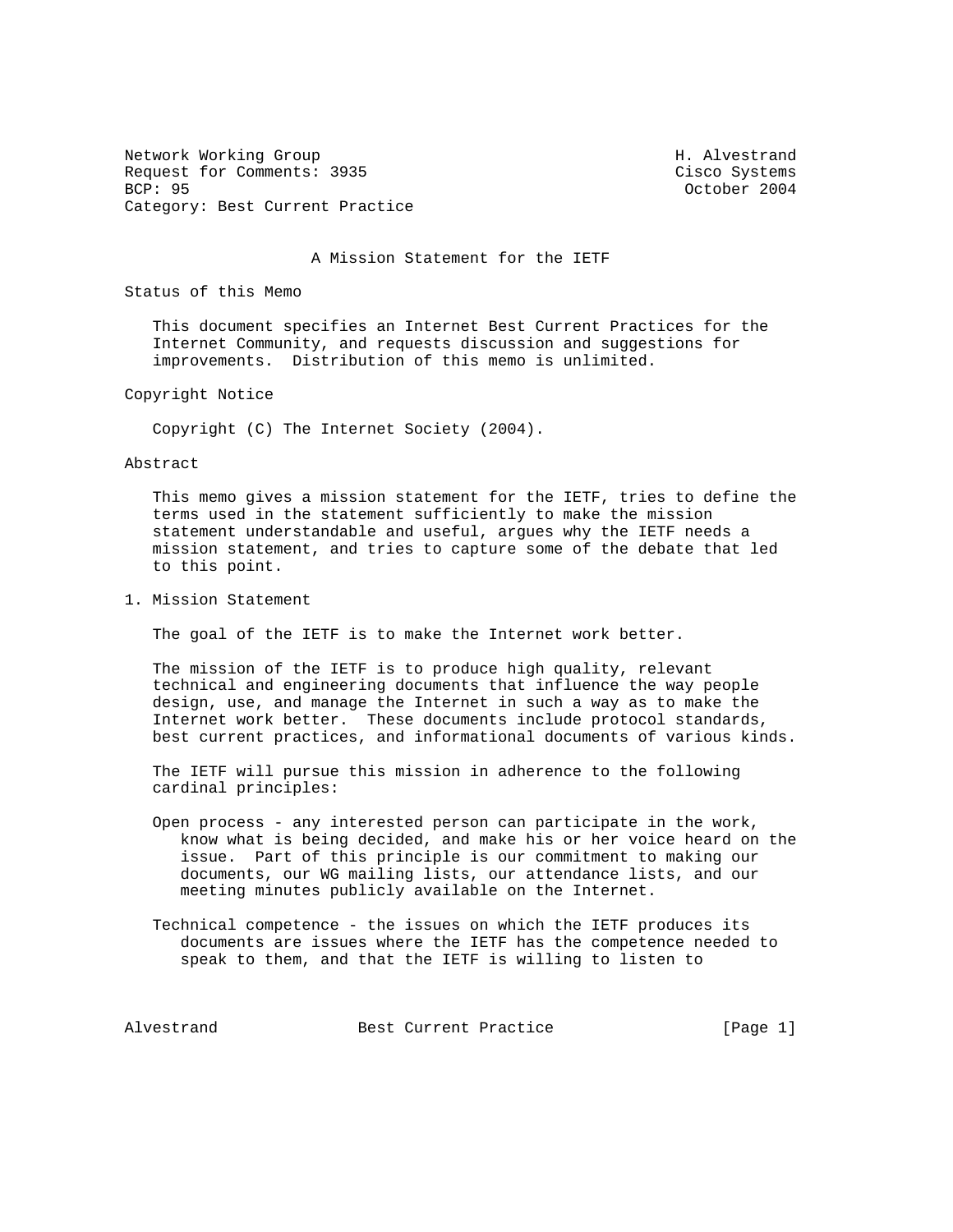technically competent input from any source. Technical competence also means that we expect IETF output to be designed to sound network engineering principles - this is also often referred to as "engineering quality".

- Volunteer Core our participants and our leadership are people who come to the IETF because they want to do work that furthers the IETF's mission of "making the Internet work better".
- Rough consensus and running code We make standards based on the combined engineering judgement of our participants and our real world experience in implementing and deploying our specifications.
- Protocol ownership when the IETF takes ownership of a protocol or function, it accepts the responsibility for all aspects of the protocol, even though some aspects may rarely or never be seen on the Internet. Conversely, when the IETF is not responsible for a protocol or function, it does not attempt to exert control over it, even though it may at times touch or affect the Internet.
- 2. Definition of Terms
	- Mission: What an organization sets out to do. This is in contrast to its goal (which is what it hopes to achieve by fulfilling its mission), and to its activities (which is what specific actions it takes to achieve its mission).
	- The Internet: A large, heterogeneous collection of interconnected systems that can be used for communication of many different types between any interested parties connected to it. The term includes both the "core Internet" (ISP networks) and "edge Internet" (corporate and private networks, often connected via firewalls, NAT boxes, application layer gateways and similar devices). The Internet is a truly global network, reaching into just about every country in the world. The IETF community wants the Internet to succeed because we believe that the existence of the Internet, and its influence on economics, communication, and education, will help us to build a better human society.
	- Standard: As used here, the term describes a specification of a protocol, system behaviour or procedure that has a unique identifier, and where the IETF has agreed that "if you want to do this thing, this is the description of how to do it". It does not imply any attempt by the IETF to mandate its use, or any attempt to police its usage - only that "if you say that you are doing this according to this standard, do it this way". The benefit of

Alvestrand Best Current Practice [Page 2]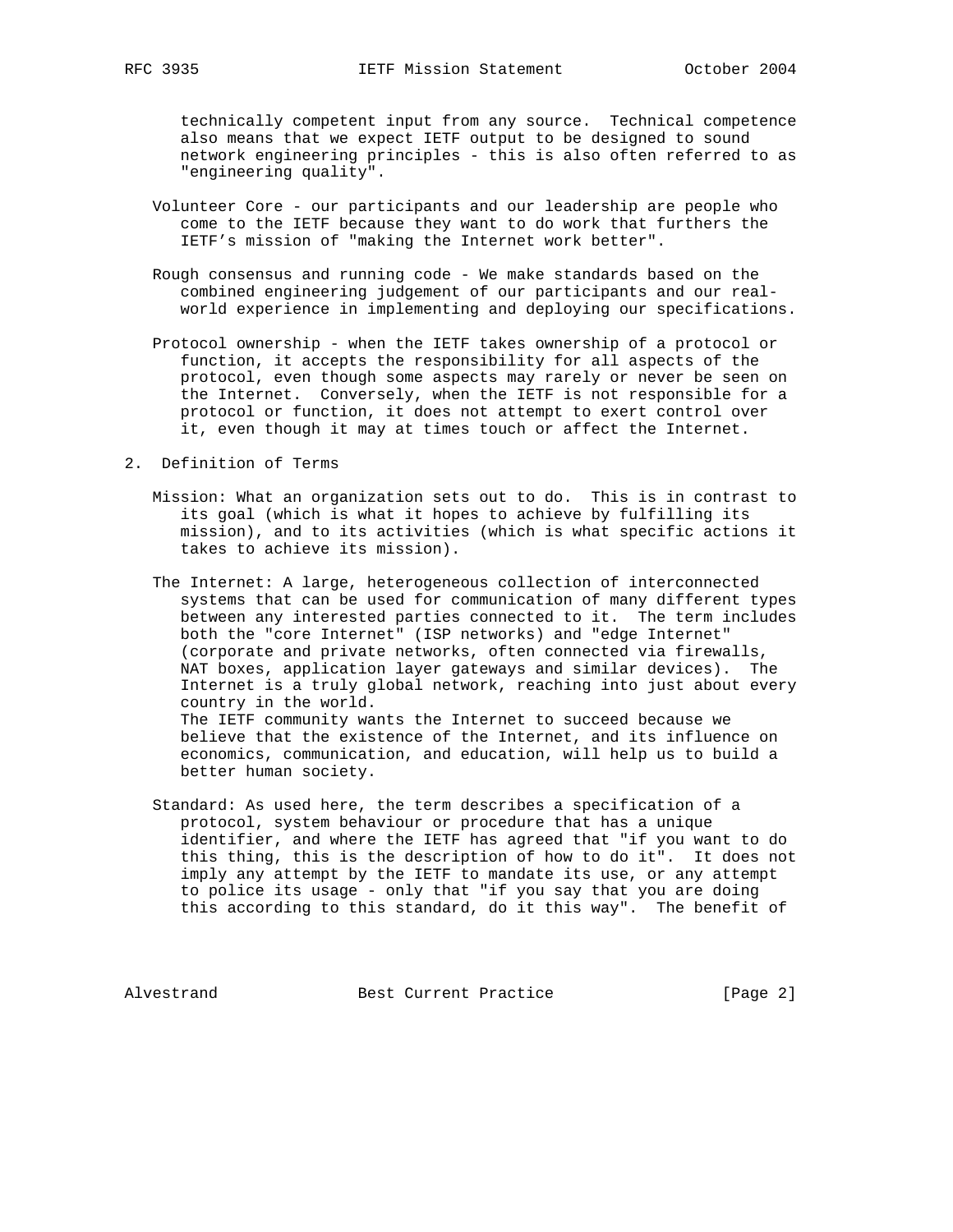a standard to the Internet is in interoperability - that multiple products implementing a standard are able to work together in order to deliver valuable functions to the Internet's users.

- Participants: Individuals who participate in the process are the fundamental unit of the IETF organization and the IETF's work. The IETF has found that the process works best when focused around people, rather than around organizations, companies, governments or interest groups. That is not to say that these other entities are uninteresting - but they are not what constitutes the IETF.
- Quality: In this context, the ability to express ideas with enough clarity that they can be understood in the same way by all people building systems to conform to them, and the ability (and willingness) to describe the properties of the system well enough to understand important consequences of its design, and to ensure that those consequences are beneficial to the Internet as a whole. It also means that the specifications are designed with adherence to sound network engineering principles, so that use for its intended purpose is likely to be effective and not harmful to the Internet as a whole.
- Relevant: In this context, useful to some group of people who have to make decisions that affect the Internet, including, but not limited to, hardware and software implementors, network builders, network operators, and users of the Internet. Note that it does not mean "correct" or "positive" - a report of an experiment that failed, or a specification that clearly says why you should not use it in a given situation, can be highly relevant - for deciding what NOT to do. A part of being relevant is being timely - very often, documents delivered a year after core decisions have been taken are far less useful than documents that are available to the decision-makers at decision time.
- 3. The Need for a Mission Statement

 The IETF has to make decisions. And in some cases, people acting on behalf of the IETF have to make decisions without consulting the entire IETF first.

 There are many reasons for this, including the near-impossibility of getting an informed consensus opinion on a complex subject out of a community of several thousand people in a short time.

 Having a defined mission is one of the steps we can take in order to evaluate alternatives: Does this help or hinder the mission, or is it orthogonal to it? If there are limited resources, are there things that they could be invested in that help the mission better?

Alvestrand Best Current Practice [Page 3]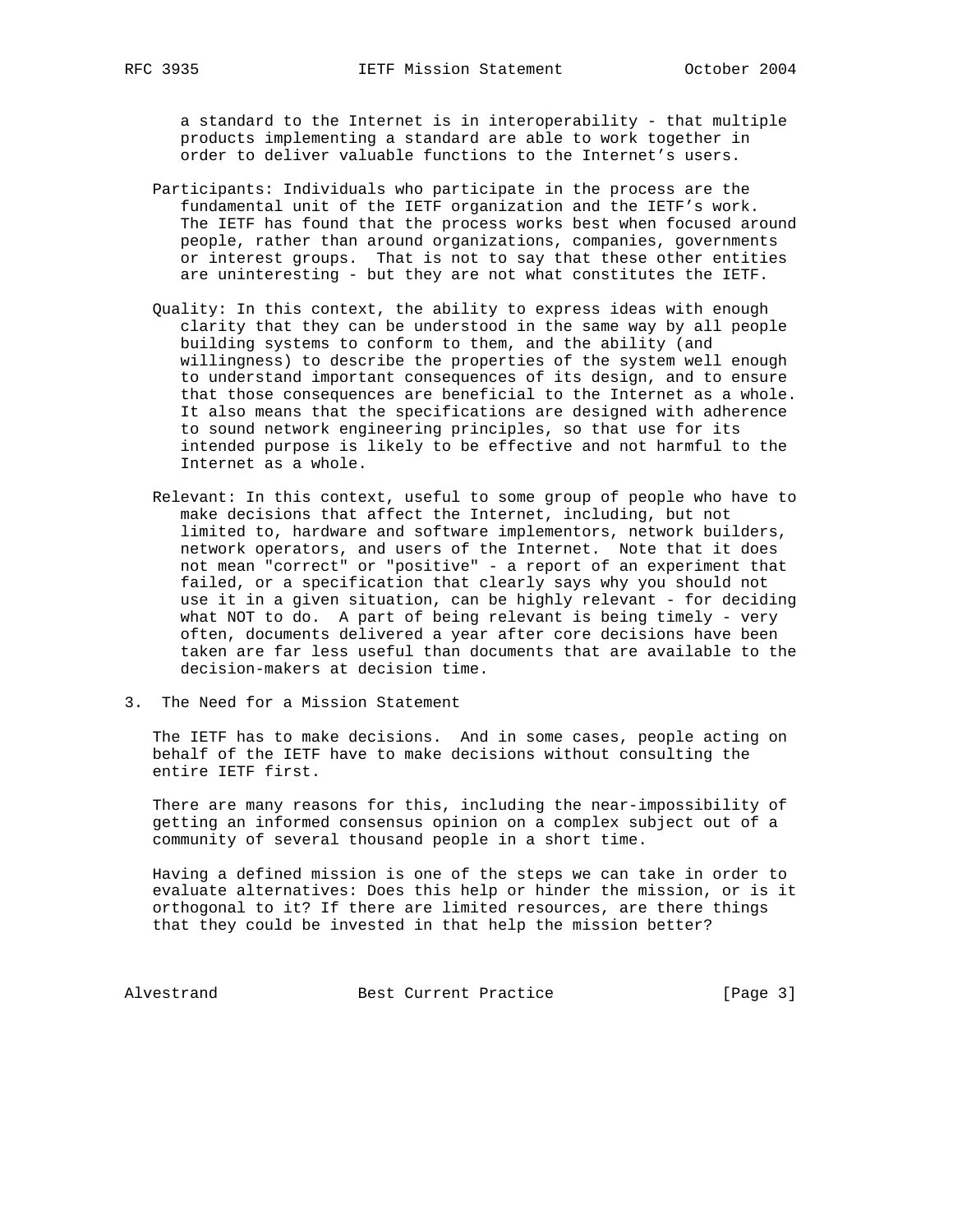(Another step is to choose leaders that we trust to exercise their good judgement and do the right thing. But we're already trying to do that.)

4. Issues with Scoping the IETF's Mission

4.1. The Scope of the Internet

 A very difficult issue in discussing the IETF's mission has been the scope of the term "for the Internet". The Internet is used for many things, many of which the IETF community has neither interest nor competence in making standards for.

 The Internet isn't value-neutral, and neither is the IETF. We want the Internet to be useful for communities that share our commitment to openness and fairness. We embrace technical concepts such as decentralized control, edge-user empowerment and sharing of resources, because those concepts resonate with the core values of the IETF community. These concepts have little to do with the technology that's possible, and much to do with the technology that we choose to create.

 At the same time, it is clear that many of the IETF-defined technologies are useful not only for the Internet, but also for networks that have no direct relation to the Internet itself.

 In attempting to resolve the question of the IETF's scope, perhaps the fairest balance is struck by this formulation: "protocols and practices for which secure and scalable implementations are expected to have wide deployment and interoperation on the Internet, or to form part of the infrastructure of the Internet."

 In addition to this constraint, we are also constrained by the principle of competence: Where we do not have, and cannot gather, the competence needed to make technically sound standards, we should not attempt to take the leadership.

4.2. The Balance Between Research, Invention and Adoption

 The IETF has traditionally been a community for experimentation with things that are not fully understood, standardization of protocols for which some understanding has been reached, and publication of (and refinement of) protocols originally specified outside the IETF process.

Alvestrand Best Current Practice [Page 4]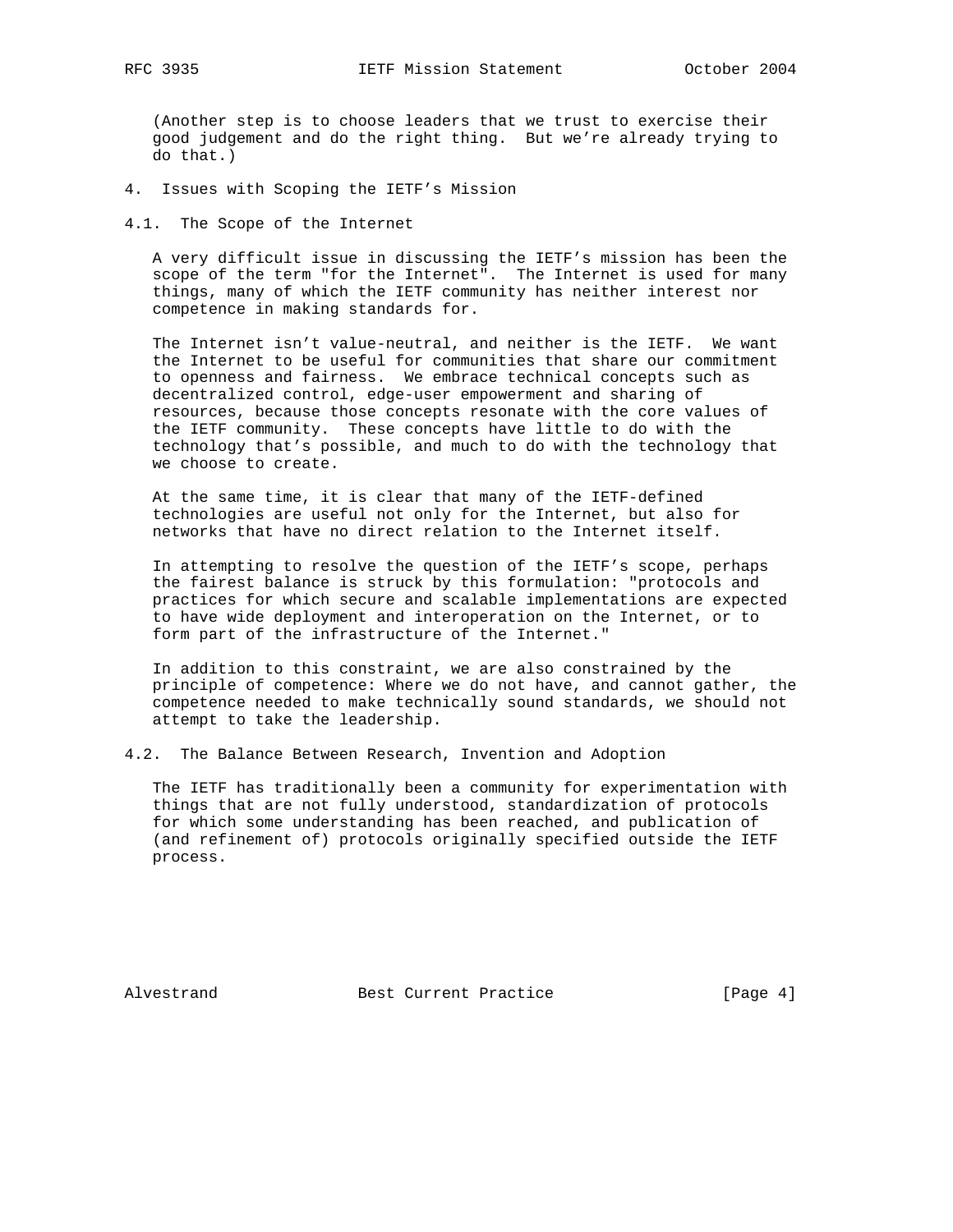All of these activities have in common that they produce documents but the documents should be judged by very different criteria when the time to publish comes around, and it's not uncommon to see people confused about what documents are in which category.

 In deciding whether or not these activities should be done within the IETF, one should not chiefly look at the type of activity, but the potential benefit to the Internet - an experiment that yields information about the fact that an approach is not viable might be of greater benefit to the Internet than publishing a standard that is technically competent, but only useful in a few special cases.

 For research of an essentially unbounded nature, with unknown probability of success, it may be more relevant to charter a research group than a standards group. For activities with a bounded scope such as specifying several alternative protocols to the point where experiments can identify the better one for standardization - the IETF's working group mechanism may be an appropriate tool.

4.3. The Balance Between Mission and Procedures

 The mission is intended to state what the IETF is trying to achieve. There are many methods that can be chosen to achieve these outcomes for instance, the appeals procedure is defined so that we can detect cases where our fundamental principles of technical competence and open process has been violated; it is not itself a fundamental value.

 Similarly, the question of what body in the IETF declares that a document is ready for publication is entirely outside the mission statement; we can imagine changing that without in any way impacting what the IETF mission is - even though it may significantly impact the ability to achieve that mission.

4.4. The Reach of the Internet

 The Internet is a global phenomenon. The people interested in its evolution are from every culture under the sun and from all walks of life. The IETF puts its emphasis on technical competence, rough consensus and individual participation, and needs to be open to competent input from any source. The IETF uses the English language for its work is because of its utility for working in a global context.

Alvestrand Best Current Practice [Page 5]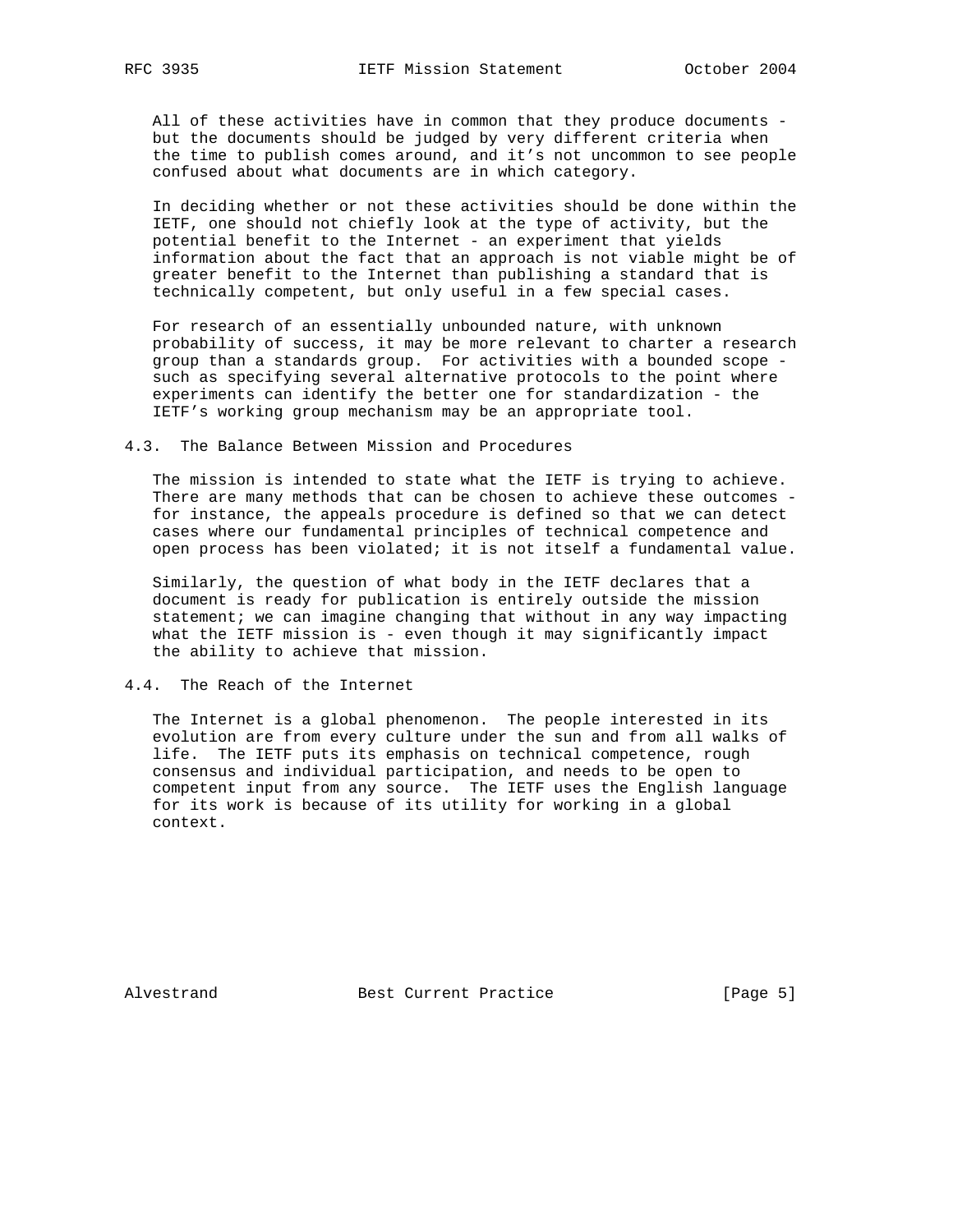## 4.5. Protocol Ownership

 A problem akin to the problem of deciding on the area of the IETF's competence arises when a protocol that is clearly in the IETF's scope is used both on and off the Internet - the premier example is of course the Internet Protocol itself.

 Sometimes the IETF defines standards that ultimately see the most use outside the global Internet. The IETF, having defined the standard, will continue to provide the necessary administration of that protocol.

 Sometimes the IETF leverages standards that are defined and maintained by other organizations; we continue to work with those organizations on their standards and do not attempt to take them over.

5. Security Considerations

 Considering security is one of the core principles of sound network engineering for the Internet. Apart from that, it's not relevant to this memo.

6. Acknowledgements

 This document is a result of many hours of debate, countless reviews, and limitless emails. As such, any acknowledgements section is bound to be incomplete.

 Among the many who provided input were the current members of the IESG (Alex Zinin, Allison Mankin, Bert Wijnen, Bill Fenner, David Kessens, Jon Peterson, Margaret Wasserman, Russ Housley, Scott Hollenbeck, Steve Bellovin, Ted Hardie, Thomas Narten) and recent IESG members (Ned Freed, Randy Bush, Erik Nordmark), as well as multiple IAB members, and many members from the community, including James Polk, John Klensin, Pekka Savola, Paul Hoffman, Eliot Lear, Jonne Soininen, Fred Baker, Dean Anderson, John Leslie, Susan Harris, and many others. Special thanks go to Leslie Daigle, the IAB chair.

Author's Address

 Harald Tveit Alvestrand Cisco Systems Weidemanns vei 27 Trondheim 7043 NO

EMail: harald@alvestrand.no

Alvestrand Best Current Practice [Page 6]